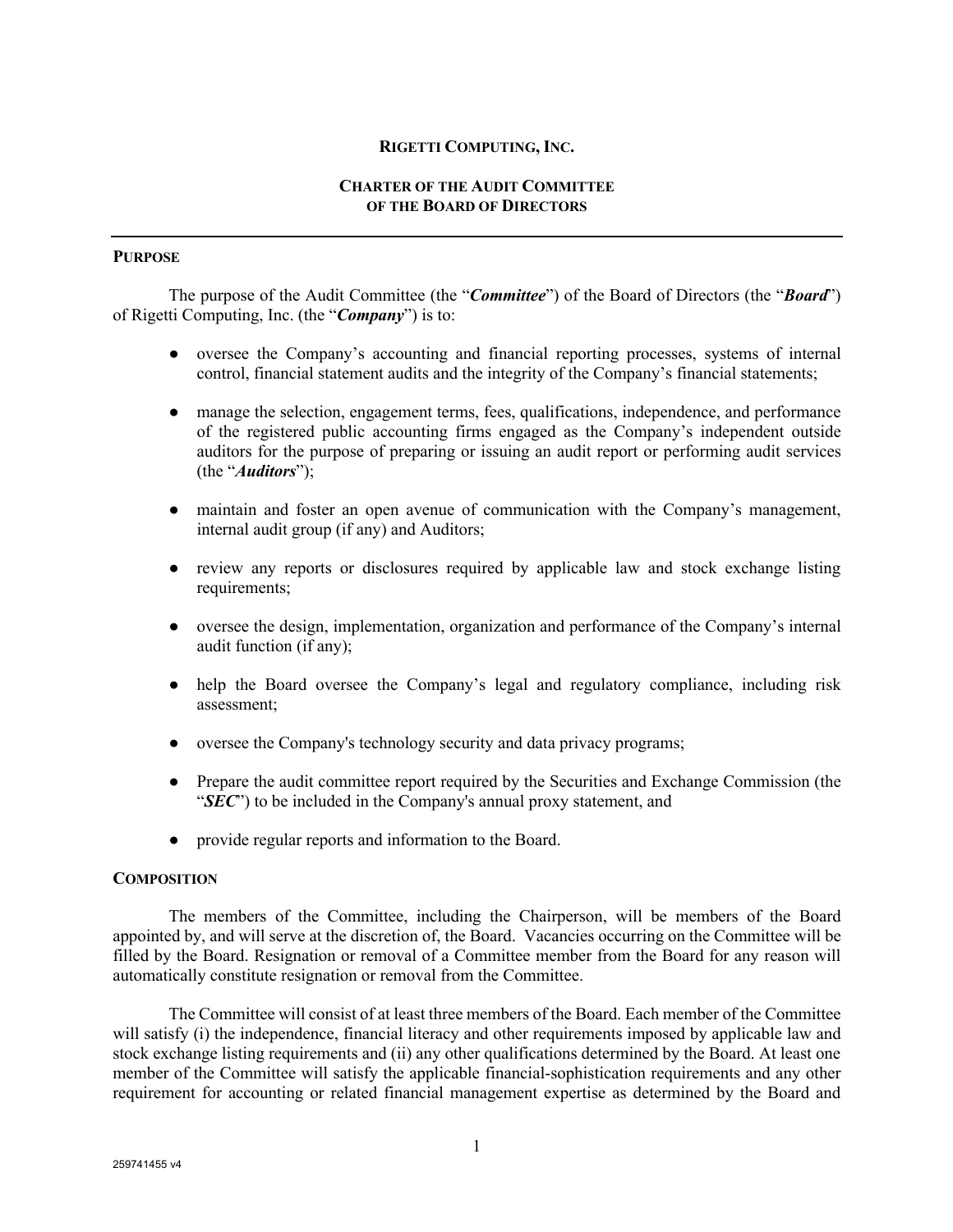required by the SEC and stock exchange listing requirements.

No member of the Committee may serve on the audit committee of more than three public companies, including the Company, unless the Board determines that such simultaneous service would not impair the ability of such member to effectively serve on the Committee.

# **AUTHORITY**

The Committee will have access to all Company books, records, facilities and personnel as deemed necessary or appropriate by any member of the Committee. If the Committee concludes that it must retain legal, accounting or other outside advisors, it may do so and determine compensation for those advisors at the Company's expense. The Committee may also pay any ordinary administrative expenses it deems appropriate in carrying out its duties at the expense of the Company. The Committee will have authority to require that any of the Company's personnel or outside advisors attend any meeting of the Committee or meet with any member of the Committee or any of its advisors.

Unless a chairperson of the Committee (the "*Chairperson*") is selected by the Board, the members of the Committee shall designate a Chairperson by the majority vote of the full Committee membership. The Chairperson of the Committee will chair all regular sessions of the Committee and is responsible for setting the agendas for Committee meetings. In the absence of the Chairperson of the Committee, the Committee shall select another member to preside.

The Chairperson shall have the delegated authority to act on behalf of the Committee in connection with (1) approval of the retention of outside service providers and advisors (including negotiation and execution of their engagement letters), (2) preapproval of audit or non-audit services, (3) reviewing with management the Company's proposed earnings press releases and other financial information and guidance regarding the Company's results of operations provided publicly or to ratings agencies, (4) approval of payment of ordinary administrative and other expenses incurred by the Committee described in the previous paragraphs, and (5) as may otherwise be determined by the Committee. The Committee also may form subcommittees consisting of one or more of its members for any purpose that the Committee deems appropriate and may delegate to such Committee such power and authority of the Committee as the Committee deems appropriate. By delegating an issue to the Chairperson or a subcommittee, the Committee does not surrender any authority over that issue. Although the Committee may act on any issue that has been delegated to the Chairperson or a subcommittee, doing so will not limit or restrict future action by the Chairperson or subcommittee on any matters delegated to it. Any action or decision of the Chairperson or a subcommittee will be presented to the full Committee at its next scheduled meeting.

#### **RESPONSIBILITIES**

The Committee's responsibilities are for oversight, as described under "Purpose" above. The members of the Committee are not employees of the Company, and they do not perform management's or any Auditors' functions. The Committee relies on the expertise and knowledge of management, the internal auditors (if any), and any Auditors in carrying out its oversight responsibilities. Management is responsible for preparing accurate and complete financial statements in accordance with generally accepted accounting principles ("*GAAP*"), crafting periodic reports, and establishing and maintaining appropriate accounting principles and financial reporting policies and satisfactory internal control over financial reporting. The Auditors will audit the Company's annual consolidated financial statements and, when required, the effectiveness of the Company's internal control over financial reporting and review the Company's quarterly financial statements. It is not the Committee's responsibility to prepare or certify the Company's financial statements, guarantee the audits or reports of the Auditors, certify as to whether any Auditors are "independent" under applicable law or stock exchange listing requirements, or ensure that the financial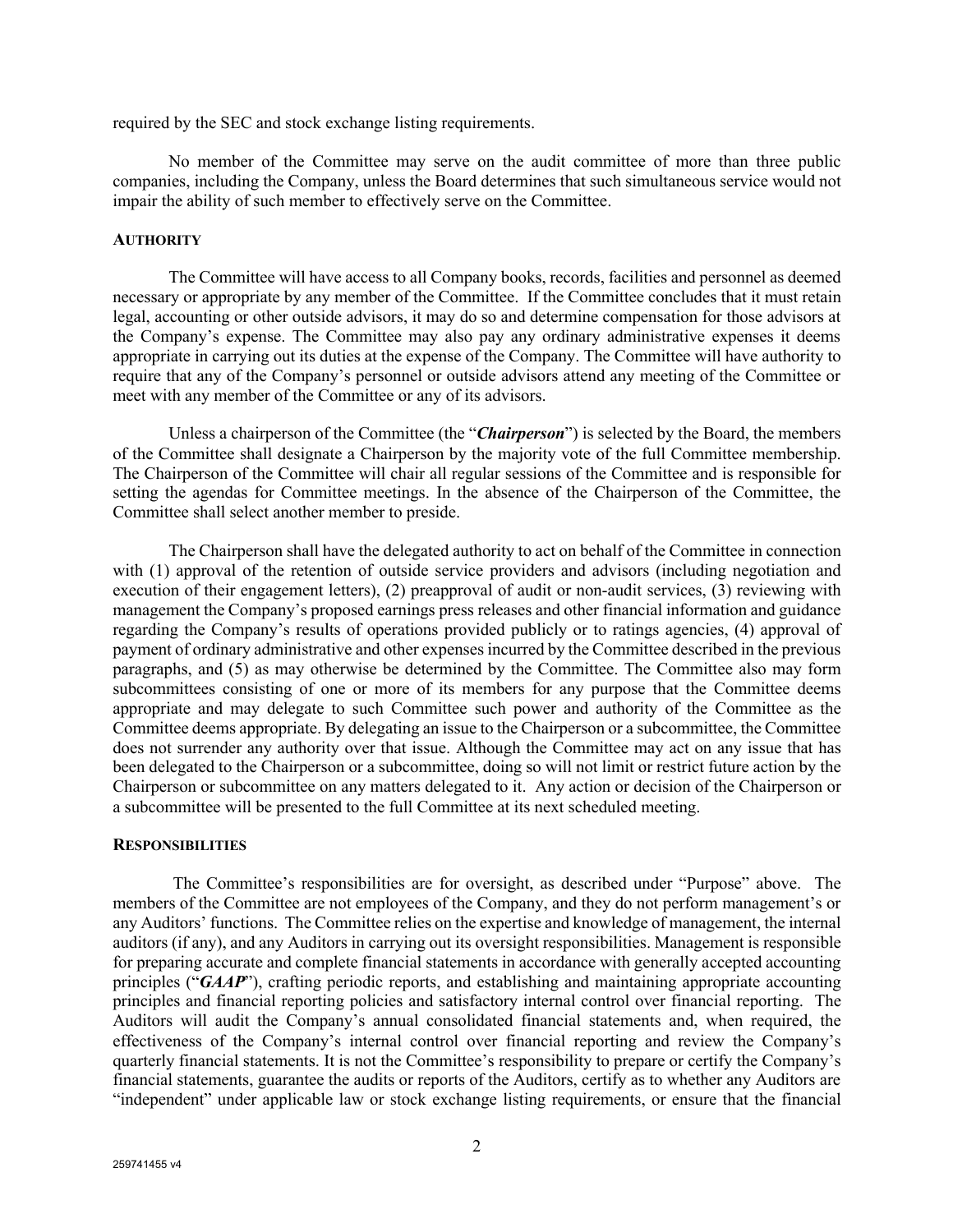statements or periodic reports are complete and accurate, conform to GAAP, or otherwise comply with applicable law or stock exchange listing requirements or the Company's policies.

The Committee shall have the following responsibilities; *provided*, *however*, that this list of responsibilities is intended to be a guide and to remain flexible to account for changing circumstances and needs. Accordingly, the Committee may depart from or supplement such responsibilities, and establish policies and procedures, to the extent permitted by applicable law and stock exchange listing requirements.

# *Auditor Management*

**1. Evaluation and Retention of Auditors.** The Committee will evaluate the performance of the Auditors, assess their independence and qualifications, including the performance and qualifications of the lead partner (taking into account, where appropriate, the views of management and the internal auditors), determine whether to retain and determine the fees of any Auditors and any other registered public accounting firm engaged for the financial reporting process. In addition, the Committee may replace any existing Auditors or other registered public accounting firm engaged for the financial reporting process with a different public accounting firm.

**2. Approving Audit and Non-Audit Engagements.** The Committee will review audit plans, the adequacy of staffing, the fees to be paid to Auditors, and oversee the negotiation and execution of any engagement letters on behalf of the Company. The Committee will approve all audit and non-audit related services that the Auditors or other registered public accounting firm provide to the Company before the engagement begins, unless applicable law and stock exchange listing requirements allow otherwise. The Committee may establish pre-approval policies and procedures or delegate pre-approval authority to one or more Committee members as permitted by applicable law and stock exchange listing requirements.

**3. Auditor Independence.** Prior to engagement of any prospective Auditor, and at least annually thereafter, the Committee will assess the qualifications, performance and independence of the Auditors, including the performance and qualifications of the lead partner, taking into account the opinions of management and the internal auditors. That assessment will include reviewing written disclosures from any Auditors regarding any relationships they have that may affect independence, as defined by applicable law and stock exchange listing requirements. The Committee will review a written statement from any Auditors affirming their independence, and assess, consider, and discuss with them any potential relationships concerning their objectivity and independence.

**4. Audit Partner Rotation.** The Committee will monitor the rotation of the partners of the Auditors on the Company's audit engagement team as required by applicable laws and rules and to consider periodically and, if deemed appropriate, adopt a policy regarding rotation of auditing firms.

**5. Former Employees of Auditors.** The Committee will oversee the policies and procedures as required by applicable law and stock exchange listing requirements governing how the Company may employ individuals who are or once were employed by the Auditors.

# *Financial Review and Disclosure*

**6. Annual Audit Results.** The Committee will review with management and the Auditors the results of the Company's annual financial statement audit, including:

- the Auditors' assessment of the quality of the Company's accounting principles and practices;
- the Auditors' views about qualitative aspects of the Company's significant accounting practices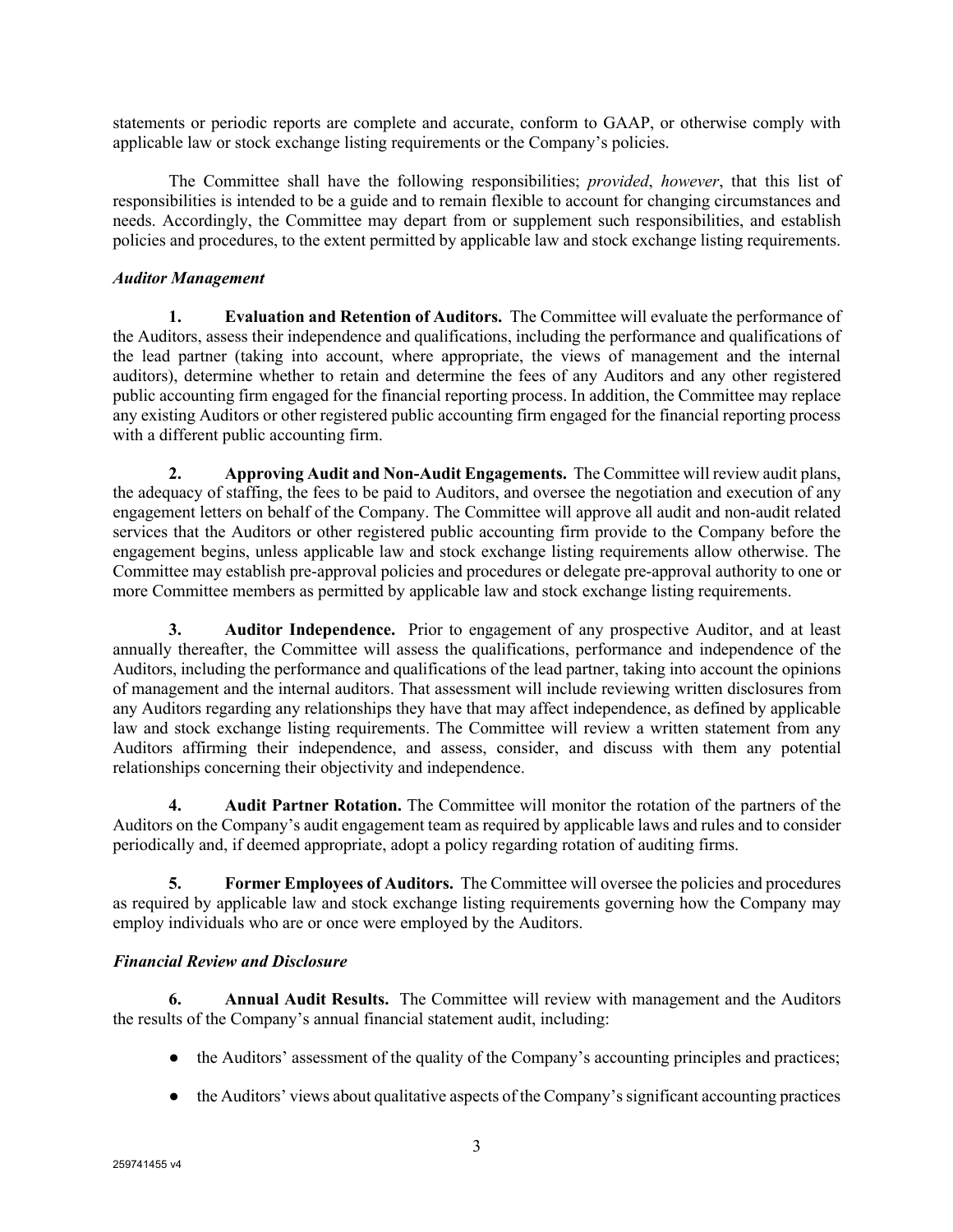and the reasonableness of significant judgments and estimates (including material changes in estimates and analyses of the effects of alternative GAAP methods on the financial statements);

- all misstatements identified during the audit (other than those the Auditors believe to be trivial);
- the adequacy of the disclosures in the financial statements; and
- any other matters that the Auditors must communicate to the Committee under applicable accounting or auditing standards.

**7. Audited Financial Statement Review; Quarterly and Annual Reports.** The Committee will review the annual audited financial statements, the quarterly financial statements and the Company's "Management's Discussion and Analysis of Financial Condition and Results of Operations" and "Risk Factors," as appropriate, with management and the Auditors. The Committee will be responsible for recommending to the Board whether the proposed annual audited financial statements should be included in the Company's Annual Report on Form 10-K.

**8. Earnings Announcements.** The Committee will review and discuss with management and the Auditors any proposed earnings press releases and other financial information and guidance regarding the Company's results of operations provided publicly or to rating agencies (including, without limitation, reviewing any pro forma or non-GAAP information). To the extent practicable, the Committee will review in advance the script for any earnings or finance-related conference calls to be held for the benefit of the public, analysts and ratings agencies.

**9. Proxy Report.** The Committee will oversee the preparation of any report of the Committee required by applicable law or stock exchange listing requirements to be included in the Company's annual proxy statement.

**10. Accounting Principles and Policies.** The Committee will review and discuss with management and the Auditors significant issues regarding accounting principles and financial-statement presentation, including:

- critical accounting policies and practices;
- alternative accounting policies available under GAAP;
- the potential impact on the Company's financial statements of alternative treatments and any off-balance sheet structures; and
- any other significant reporting issues and judgments, significant regulatory, legal, and accounting initiatives, or developments that may have a material impact on the Company's financial statements, compliance programs, and policies.

The Committee will review with the Auditors and management, if appropriate, any written communication, such as any management letter or internal-control letter, and monitor management's response to such communications.

**11. Management and Auditor Analyses.** The Committee will review any analyses prepared by management or the Auditors setting forth significant financial reporting issues and judgments made in connection with the preparation of the financial statements, including analyses of the effects of alternative GAAP methods on the financial statements. The Committee will discuss with the independent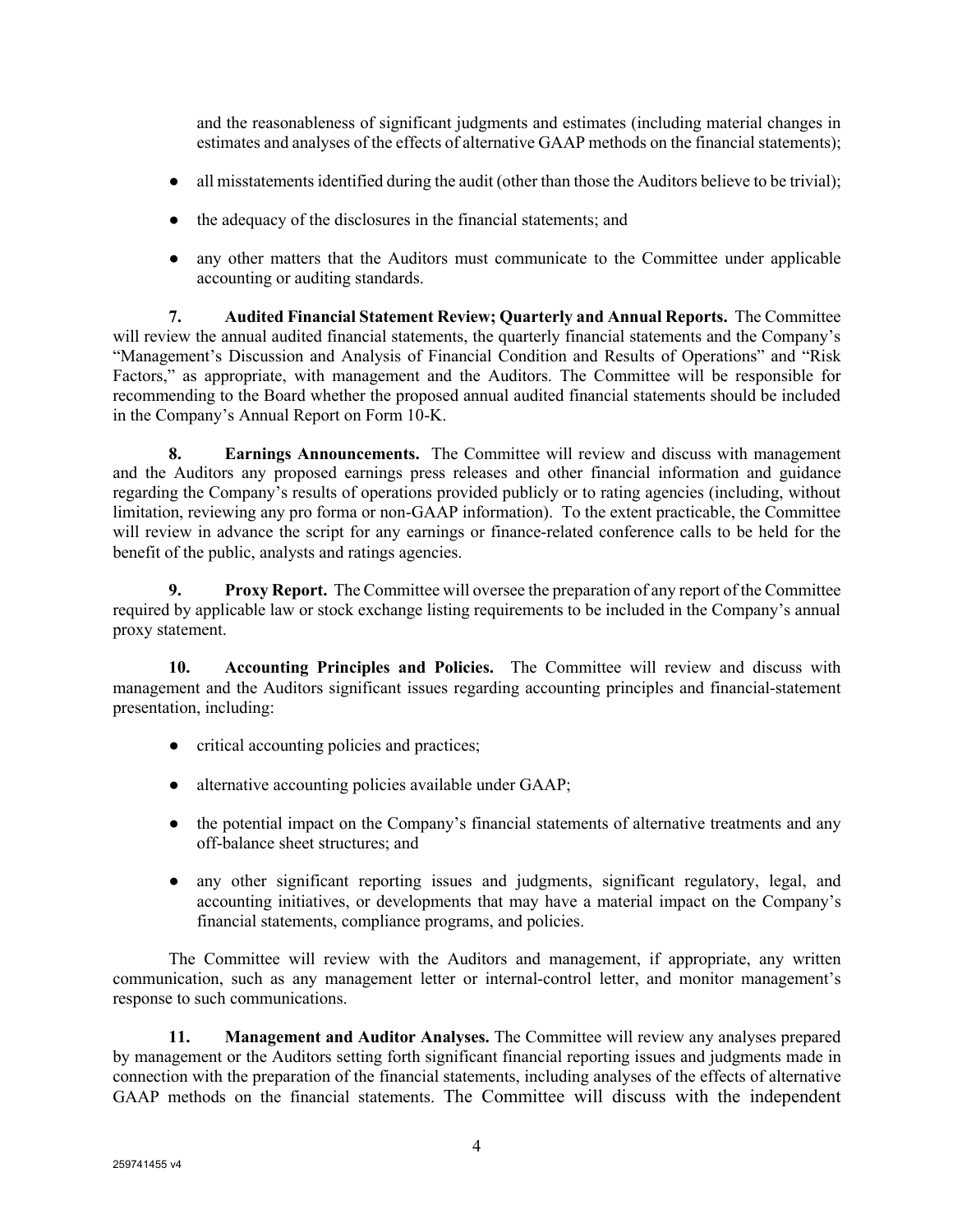registered public accounting firm the matters required to be discussed by the applicable auditing standards adopted by the PCAOB and approved by the SEC from time to time, including any critical audit matters..

**12. National Office Communications**. To review with the Auditors, as appropriate, any communications between the audit team and the Auditors' national office with respect to auditing or accounting issues presented by the engagement.

**13. Auditor Communications**. At least annually, the Committee will discuss with the Auditors the matters required to be discussed by Auditing Standard No. 1301, *Communications with Audit Committees*, as adopted by the PCAOB (including any successor rule adopted by the PCAOB).

**14. Management Cooperation with Audit.** The Committee will evaluate management's cooperation with the Auditors during their audit examination, including any significant difficulties or disagreements encountered during the audit, if any.

# *Internal Control and Procedures*

**15. Risk Assessment and Management.** The Committee will review and discuss with management and the Auditors the Company's processes and policies on risk identification, management and assessment in all areas of the Company's business, but the Board shall continue to have overall responsibility for evaluating key business risks faced by the Company, including but not limited to information security, competition and regulation. Areas of focus for the Committee shall include the Company's policies and other matters relating to the Company's investments, cash management and foreign exchange management, major financial risk exposures, the adequacy and effectiveness of the Company's information security policies and practices and the internal controls regarding information security, and the steps taken by management to monitor and mitigate or otherwise control these exposures and to identify future risks. The Committee will review and discuss with management the adequacy of the Company's insurance programs, including director and officer insurance, product liability insurance and general liability insurance. The Committee should discuss the Company's operational and financial risk exposures (including the risk of fraud) and the steps management has taken to monitor and control such exposures.

**16. IT Security Controls.** The Committee will review the Company's information technology security controls with the Company's Chief Information Officer or such other person(s) serving a similar function. The Committee will evaluate the adequacy of the Company's information technology security program, compliance and controls with the Chief Information Security Officer or such other person(s) serving a similar function.

**17. Internal Auditors.** The Committee will review the audit plan of the Company's internal audit team and discuss with that team the adequacy and effectiveness of the Company's scope, staffing, and general audit approach. The Committee will review any significant reports prepared by the Company's internal auditors, as well as management's response. The head of the internal auditors will also report to and be evaluated by the Committee.

**18. Internal Control over Financial Reporting; Disclosure Controls.** The Committee will confer with management and the Auditors concerning the scope, design, adequacy and effectiveness of internal control over financial reporting and the Company's disclosure controls and procedures, including responsibilities, budget and staff of the internal audit function, and to review the appointment or replacement of the senior internal audit executive or manager. The Committee will review reports on significant findings and recommendations with respect to internal controls over financial reporting, together with management responses and any special audit steps adopted in light of any material control deficiencies.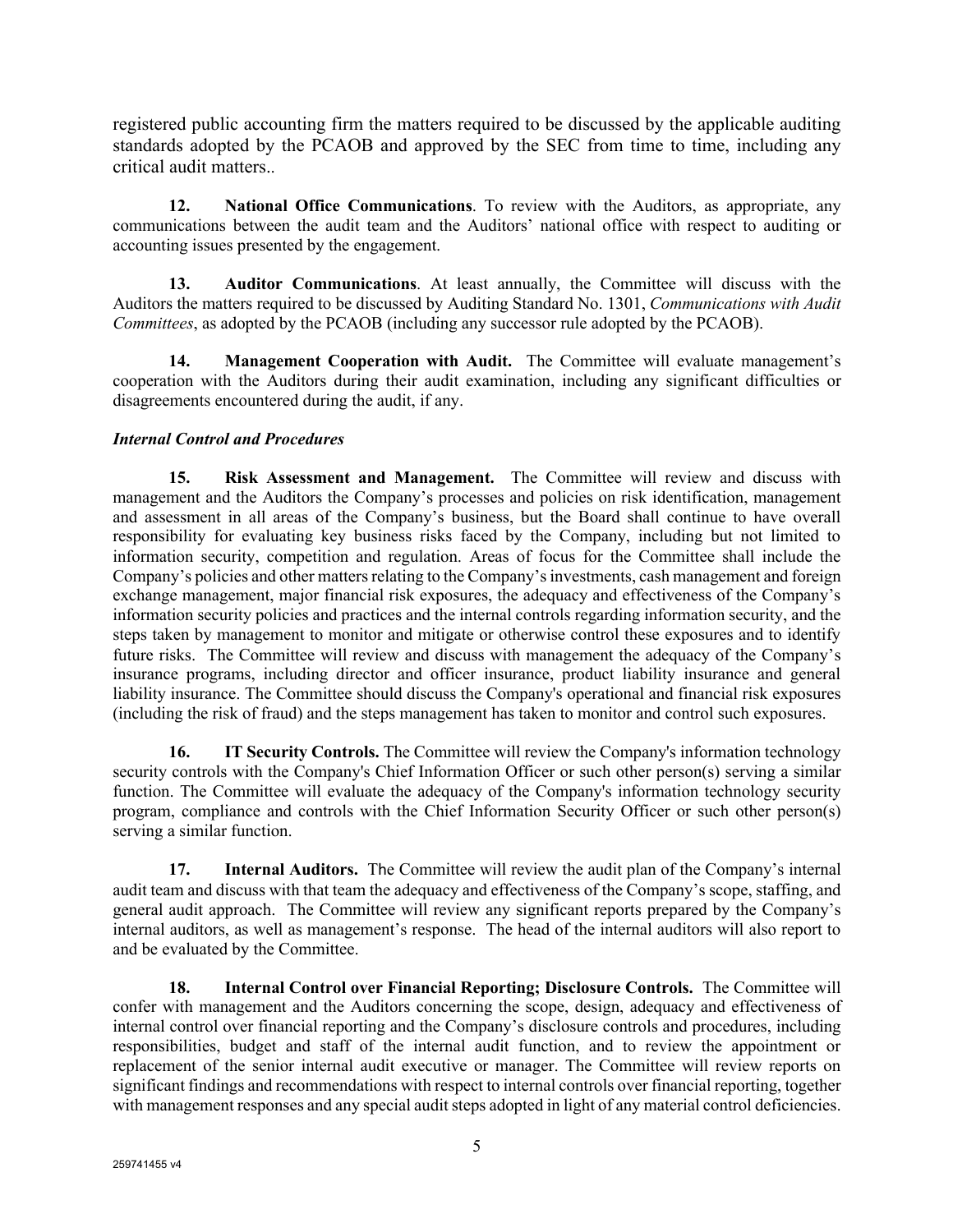**19. Correspondence with Regulators.** The Committee will consider and review with management, the Auditors, and outside advisors or accountants any correspondence with regulators or governmental agencies and any published reports that raise material issues regarding the Company's financial statements or accounting policies.

**20. Internal Control Report.** At least annually (if required by applicable stock exchange listing requirements) or as may otherwise be determined by the Committee, the Committee will review a report by the Auditors describing its internal quality-control procedures and any material issues raised by (a) that firm's internal quality-control review, (b) any peer review of the firm's internal quality-control procedures or review, or (c) any inquiry or investigation by governmental or professional authorities conducted in the last five years of any audit performed by the Auditors.

**21. Complaint Procedures.** The Committee will oversee procedures for receiving, retaining and investigating the following:

- complaints received by the Company regarding accounting, internal accounting controls, or auditing matters; and
- confidential and anonymous submissions by employees concerning questionable accounting or auditing matters.

In addition, the Committee will oversee procedures for receiving, retaining and investigating any "hotline" complaints or submissions delegated to the Committee by the Board.

**22. Ethical Compliance.** The Committee will review the results of management's efforts to monitor compliance with the Company's programs and policies designed to ensure compliance with applicable laws and stock exchange listing requirements, including the Company's Code of Business Conduct and Ethics ("*Code*"). The Committee will consider any request by directors or executive officers of the Company for a waiver from the Code. Any approved waivers shall be promptly disclosed as required by applicable law and stock exchange listing requirements.

**23. Related Party Transactions.** The Committee will review and approve, in accordance with the Company's policies, any related party transaction as defined by applicable law or stock exchange listing requirements. Unless otherwise approved or ratified pursuant to the Board's "Related Person Transaction Policy," the Committee shall review and approve or ratify all transactions between the Company and any Related Person that are required to be disclosed pursuant to Item 404(a) of Regulation S-K ("Item 404(a)"). "Related Person" shall have the meaning given to such term in Item 404(a), as amended from time to time. The Committee will discuss with the independent registered public accounting firm its evaluation of the Company's identification of, accounting for, and disclosure of its relationships with related parties as set forth under the standards of the PCAOB.

# *Other Matters*

**24. Committee Self-Assessment; Charter Review.** The Committee will annually evaluate its performance. The Committee shall also review and assess the adequacy of this Charter annually and shall recommend any proposed changes to the Board for its consideration.

**25. Other Legal and Finance Matters.** The Committee will review with management legal and regulatory compliance and any actual, pending or threatened legal or financial matters that could significantly affect the Company's business or financial statements or as otherwise deemed appropriate by the Committee.